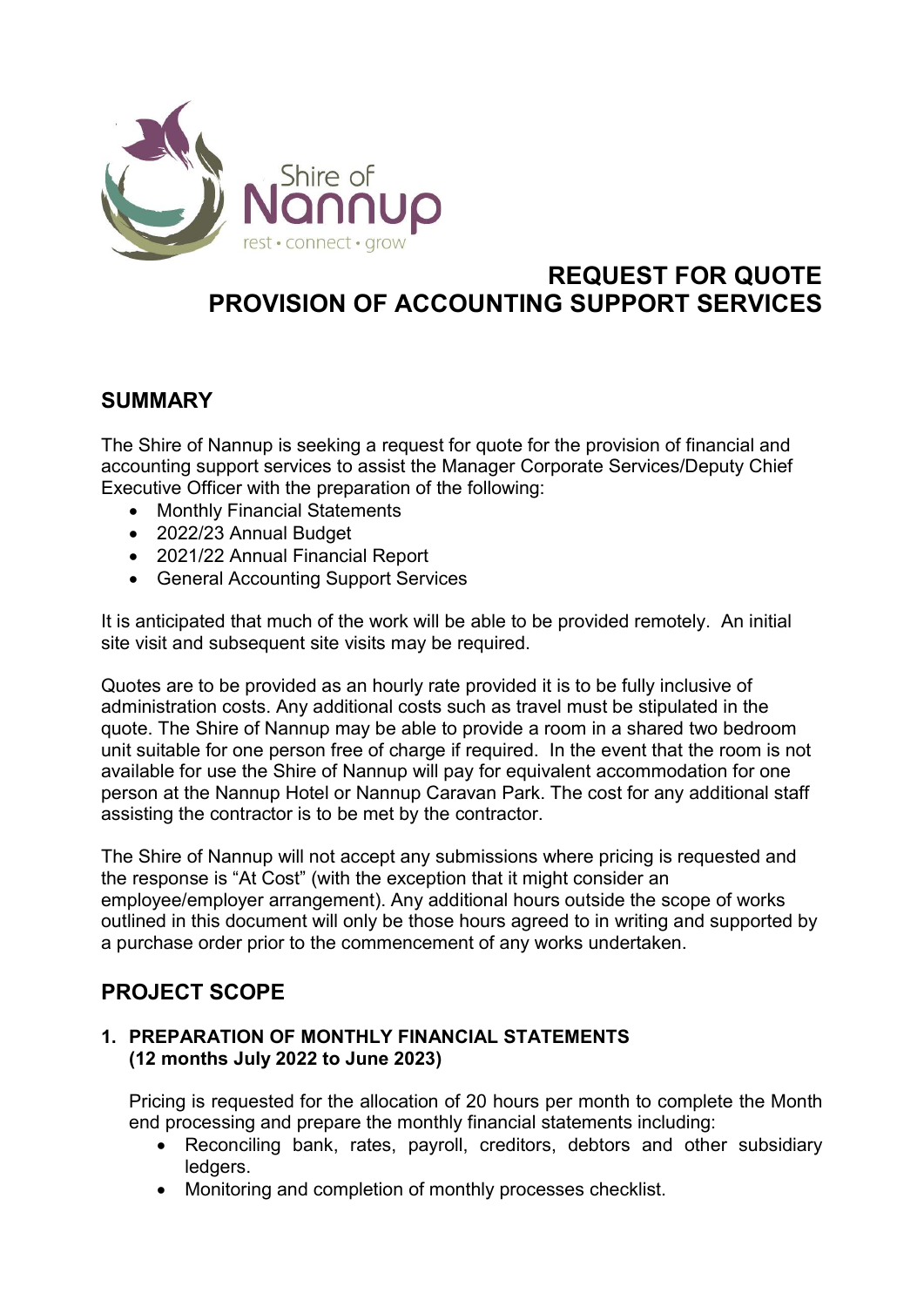- Maintenance of the asset register including additions, disposals and depreciation.
- Processing depreciation journals.
- Preparation of all Australian Taxation Office returns including monthly business activity statement (BAS), annual fringe benefit return (FBT), and PAYG returns.
- Prepare and process journals as required.
- Prepare and balance monthly bank reconciliations for all funds.
- Monitoring and completion of monthly balance sheet and asset reconciliation.
- Preparation of monthly financial statements in the statutory format.
- Independent review/reporting service to the Deputy Chief Executive Officer/Manager Corporate Services.
- Assistance general financial management queries (eg maintain asset register).
- Provide best practice process improvements if identified.

### 2. PREPARATION OF STATUTORY ANNUAL BUDGET (3 months June – August 2022)

Pricing is requested for the allocation of approximately 120 hours to complete the annual budget process including:

- Development of budget timeline including the implementation of budget processes.
- Create Budget spreadsheets.
- Provide mentoring and support to Manager Corporate Services/Deputy Chief Executive Officer and assist with completion of budget.
- Finalisation of the brought forward surplus/deficit position.
- Attendance onsite for approximately 4 days to assist the Manager Corporate Services/Deputy Chief Executive Officer to compile budget with input from senior management and staff.
- Assist in compilation of budget commentary document for operating statement and capital programs.
- Assistance with review of road program in budget spreadsheets.
- Assistance with review of plant replacement program in budget spreadsheets.
- Review compilation of salaries budget.
- Review calculation of admin allocations, plant operation costs and public works overheads.
- Review other calculations required in preparing the budget document (ie. loan repayments, insurance allocations, etc).
- Assist the Manager Corporate Services/Deputy Chief Executive Officer to prepare for presentation of draft budget at Council workshop.
- Preparation of 2022/2023 annual budget financial statements in the statutory format.
- Assist the Manager Corporate Services/Deputy Chief Executive to input the budget into Synergy Soft.
- Provide best practice process improvements if identified

### 3. PREPARATION OF ANNUAL FINANCIAL REPORT (3 months July – September 2022)

Pricing is requested for the allocation of approximately 120 hours to complete the annual financial report process including: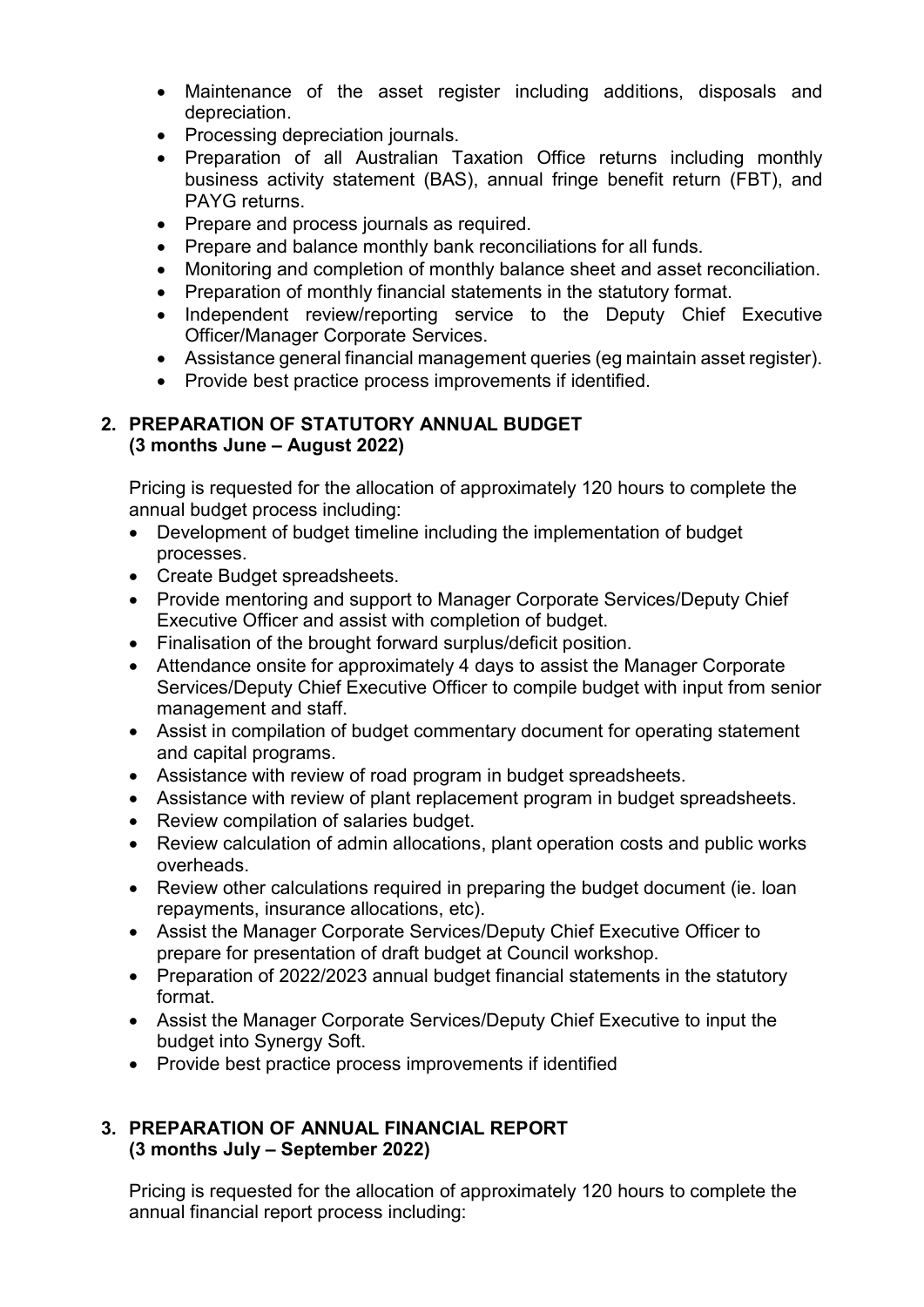- Development of timeline in conjunction with the Manager Corporate. Services/Deputy Chief Executive Officer including the implementation of year end processes.
- On site attendance for 2 days at the final audit.
- Assist staff with general audit queries.
- Reconciliation of general ledger & subsidiary ledgers (including rates, debtors, creditors & payroll).
- Finalisation of the brought forward surplus/deficit position.
- Calculation of restricted funds balance.
- Calculation of loan balances.
- Asset reconciliations including calculation of fair values.
- Other reconciliations required in compiling the Annual Financial Report (ie. leave entitlements, etc).
- Preparation of 2021/2022 annual financial report in the statutory format.
- Provide best practice process improvements if identified

### 4. ACCOUNTING SUPPORT SERVICES

Pricing is requested for the allocation of a further 10 hours per month to assist with general queries. Such requests may include, but not limited, to the following:

- Preparation of all Australian Taxation Office returns including monthly business activity statement (BAS), annual fringe benefit return (FBT), and PAYG returns.
- Assistance with the completion of grant acquittals and review as per funding agreement requirements.
- Assistance with general ledger reconciling and processing journals.
- Assistance general financial management queries.

# QUOTE SUBMISSION

Quotes are to be submitted to Mrs Kellie Jenkins, Manager Corporate Services/Deputy Chief Executive Officer, Shire of Nannup at mccs@nannup.wa.gov.au before 9am Monday 30 May 2022.

# SELECTION CRITERIA

Other than if the Shire chooses to pursue an employee/employer relationship, the quotes will be assessed on the basis of qualitative and quantitative criteria to determine the most advantageous outcome to the Shire of Nannup. Although price is an important consideration, the submission containing the lowest price will not necessarily be accepted, nor might the submission ranked the highest on the qualitative criteria.

The following scoring system will be used to evaluate quotes against the assessment of the criteria and the aggregate scores will be used in the final assessment of the overall assessment of value for money.